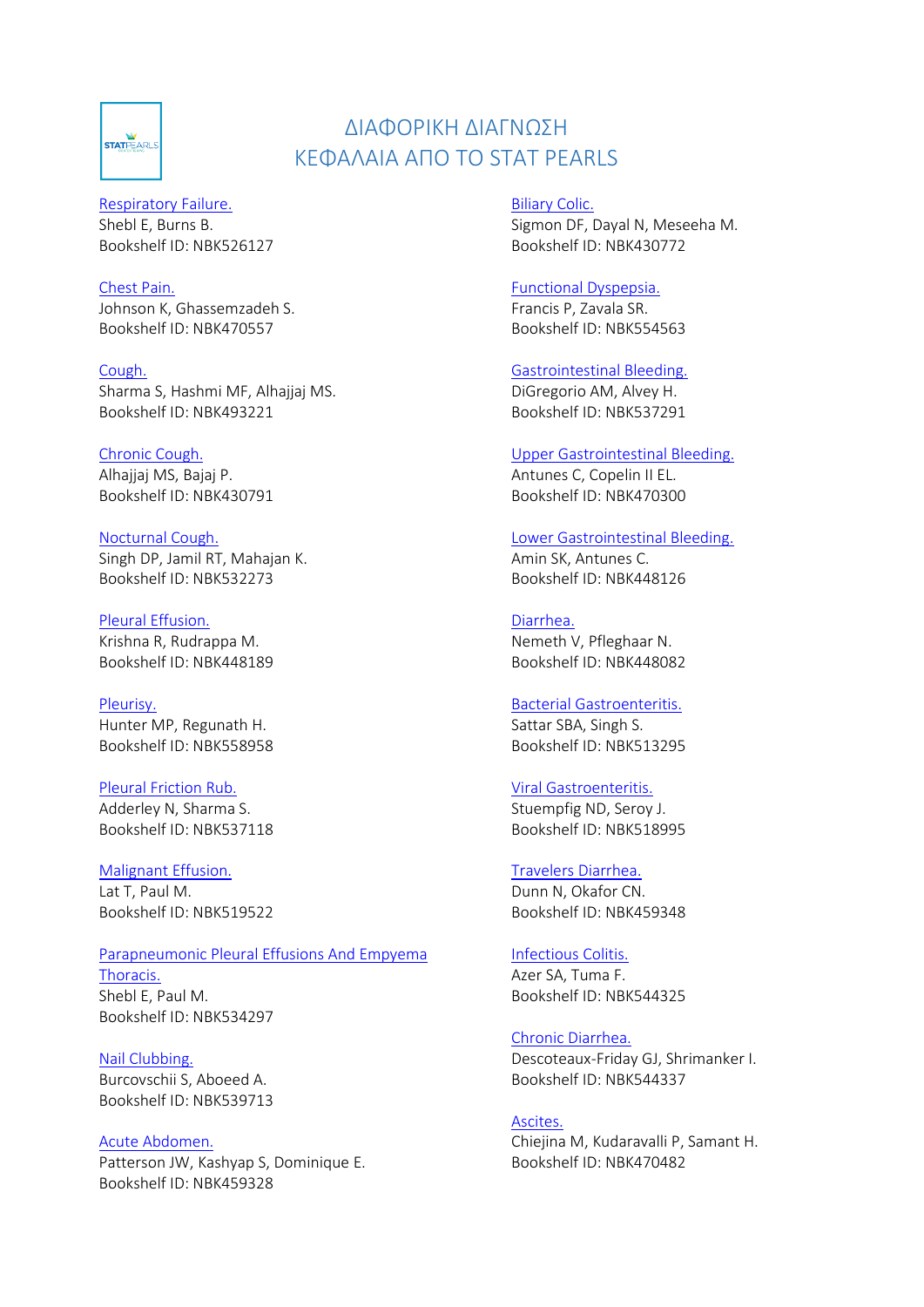[Paracentesis.](https://www.ncbi.nlm.nih.gov/books/NBK435998) Aponte EM, Katta S, O'Rourke MC. Bookshelf ID: NBK435998

[Jaundice.](https://www.ncbi.nlm.nih.gov/books/NBK544252) Joseph A, Samant H. Bookshelf ID: NBK544252

[Cholestatic Jaundice](https://www.ncbi.nlm.nih.gov/books/NBK482279) .

Shah R, John S. Bookshelf ID: NBK482279

#### [Unconjugated Hyperbilirubinemia.](https://www.ncbi.nlm.nih.gov/books/NBK549796)

Singh A, Jialal I. Bookshelf ID: NBK549796

#### [Conjugated Hyperbilirubinemia.](https://www.ncbi.nlm.nih.gov/books/NBK562172)

Tripathi N, Jialal I. Bookshelf ID: NBK562172

[Arthritis.](https://www.ncbi.nlm.nih.gov/books/NBK518992) Senthelal S, Li J, Goyal A, et al. Bookshelf ID: NBK518992

[Monoarticular Arthritis.](https://www.ncbi.nlm.nih.gov/books/NBK542164) Abraham S, Patel S. Bookshelf ID: NBK542164

[Polyarticular Arthritis.](https://www.ncbi.nlm.nih.gov/books/NBK537170) Akhondi H, Gupta N. Bookshelf ID: NBK537170

[Inflammatory Arthritis.](https://www.ncbi.nlm.nih.gov/books/NBK507704) Poudel P, Goyal A, Bansal P, et al. Bookshelf ID: NBK507704

[Electrolytes.](https://www.ncbi.nlm.nih.gov/books/NBK541123) Shrimanker I, Bhattarai S. Bookshelf ID: NBK541123

[Hyponatremia.](https://www.ncbi.nlm.nih.gov/books/NBK470386) Rondon H, Badireddy M. Bookshelf ID: NBK470386

[Hypernatremia.](https://www.ncbi.nlm.nih.gov/books/NBK441960) Sonani B, Naganathan S, Al-Dhahir MA. Bookshelf ID: NBK441960

[Hyperkalemia.](https://www.ncbi.nlm.nih.gov/books/NBK470284) Simon LV, Hashmi MF, Farrell MW. Bookshelf ID: NBK470284

[Hypokalemia.](https://www.ncbi.nlm.nih.gov/books/NBK482465) Castro D, Sharma S. Bookshelf ID: NBK482465

[Hypocalcemia.](https://www.ncbi.nlm.nih.gov/books/NBK430912) Goyal A, Singh S. Bookshelf ID: NBK430912

[Hypercalcemia.](https://www.ncbi.nlm.nih.gov/books/NBK430714) Sadiq NM, Naganathan S, Badireddy M. Bookshelf ID: NBK430714

[Hyperphosphatemia.](https://www.ncbi.nlm.nih.gov/books/NBK551586) Goyal R, Jialal I. Bookshelf ID: NBK551586

[Hypophosphatemia.](https://www.ncbi.nlm.nih.gov/books/NBK493172) Sharma S, Hashmi MF, Castro D. Bookshelf ID: NBK493172

[Adult Dehydration.](https://www.ncbi.nlm.nih.gov/books/NBK555956) Taylor K, Jones EB.

Bookshelf ID: NBK555956

[Renal Function Tests.](https://www.ncbi.nlm.nih.gov/books/NBK507821) Gounden V, Bhatt H, Jialal I. Bookshelf ID: NBK507821

[Oliguria.](https://www.ncbi.nlm.nih.gov/books/NBK560738)

Haider MZ, Aslam A. Bookshelf ID: NBK560738

[Renal Failure.](https://www.ncbi.nlm.nih.gov/books/NBK519012) Bindroo S, Quintanilla Rodriguez BS, Challa HJ. Bookshelf ID: NBK519012

[Acute Kidney Injury.](https://www.ncbi.nlm.nih.gov/books/NBK441896) Goyal A, Daneshpajouhnejad P, Hashmi MF, et al. Bookshelf ID: NBK441896

[Prerenal Kidney Failure.](https://www.ncbi.nlm.nih.gov/books/NBK560678) Manzoor H, Bhatt H. Bookshelf ID: NBK560678

[Acute Renal Tubular Necrosis.](https://www.ncbi.nlm.nih.gov/books/NBK507815) Hanif MO, Bali A, Ramphul K. Bookshelf ID: NBK507815

[Chronic Renal Failure.](https://www.ncbi.nlm.nih.gov/books/NBK535404) Vaidya SR, Aeddula NR. Bookshelf ID: NBK535404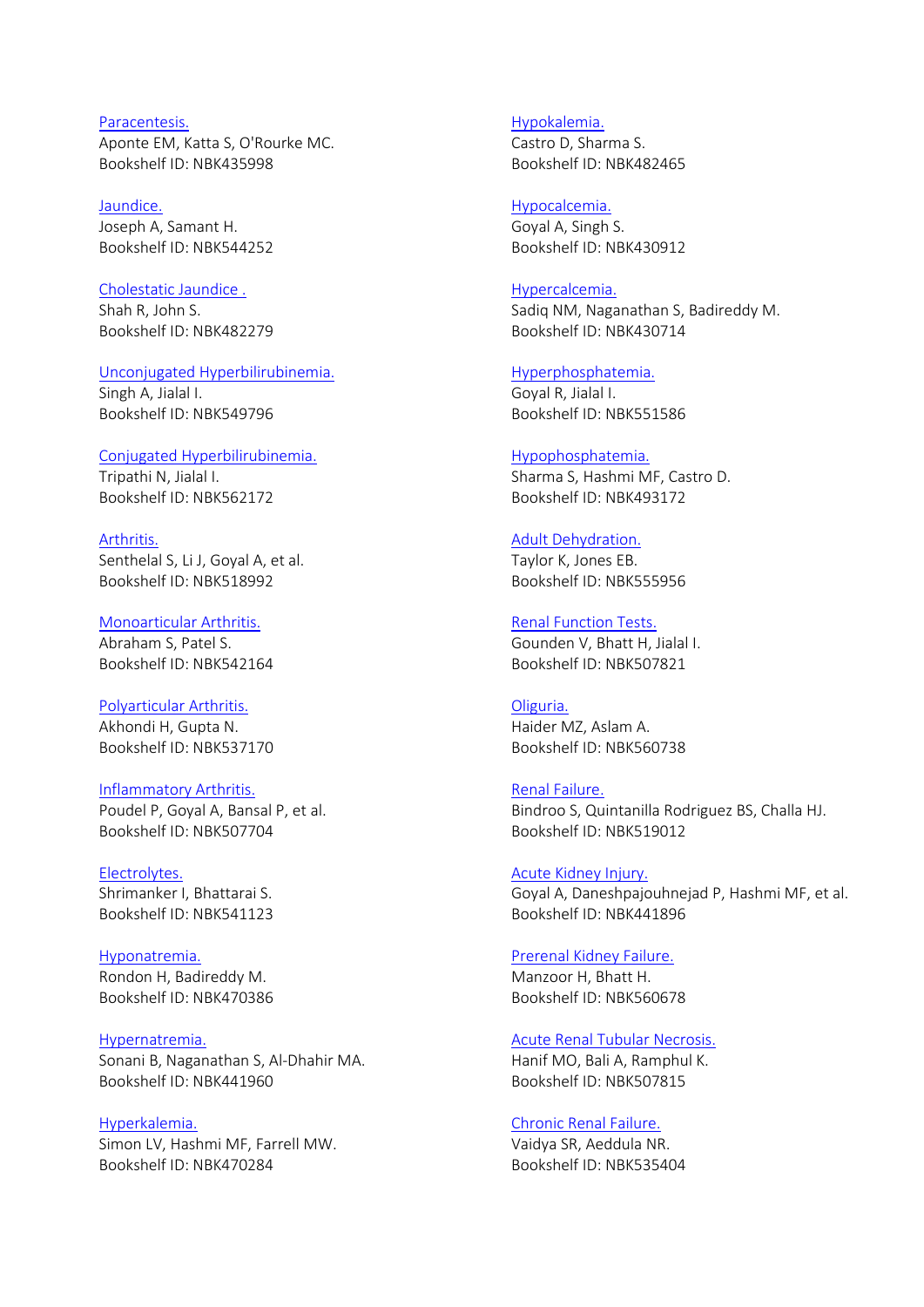#### End-[Stage Renal Disease.](https://www.ncbi.nlm.nih.gov/books/NBK499861) Benjamin O, Lappin SL. Bookshelf ID: NBK499861

#### [Congestive Heart Failure.](https://www.ncbi.nlm.nih.gov/books/NBK430873)

Malik A, Brito D, Chhabra L. Bookshelf ID: NBK430873

#### [Right Heart Failure.](https://www.ncbi.nlm.nih.gov/books/NBK459381)

Mandras SA, Desai S. Bookshelf ID: NBK459381

# [Left Ventricular Failure.](https://www.ncbi.nlm.nih.gov/books/NBK537098)

Chahine J, Alvey H. Bookshelf ID: NBK537098

#### [Dyspnea.](https://www.ncbi.nlm.nih.gov/books/NBK499965) Hashmi MF, Modi P, Sharma S. Bookshelf ID: NBK499965

[Dyspnea on Exertion.](https://www.ncbi.nlm.nih.gov/books/NBK499847) Sharma S, Hashmi MF, Badireddy M. Bookshelf ID: NBK499847

# [Peripheral Edema.](https://www.ncbi.nlm.nih.gov/books/NBK554452) Goyal A, Cusick AS, Bansal P Bookshelf ID: NBK554452

[Cyanosis.](https://www.ncbi.nlm.nih.gov/books/NBK482247) Adeyinka A, Kondamudi NP. Bookshelf ID: NBK482247

#### [Central and Peripheral Cyanosis.](https://www.ncbi.nlm.nih.gov/books/NBK559167)

Pahal P, Goyal A. Bookshelf ID: NBK559167

#### [Hypotension.](https://www.ncbi.nlm.nih.gov/books/NBK499961)

Sharma S, Hashmi MF, Bhattacharya PT. Bookshelf ID: NBK499961

[Shock.](https://www.ncbi.nlm.nih.gov/books/NBK531492) Haseer Koya H, Paul M. Bookshelf ID: NBK531492

# [Hypovolemic Shock.](https://www.ncbi.nlm.nih.gov/books/NBK513297)

Taghavi S, Askari R. Bookshelf ID: NBK513297

# [Hemorrhagic Shock.](https://www.ncbi.nlm.nih.gov/books/NBK470382)

Hooper N, Armstrong TJ. Bookshelf ID: NBK470382 [Cardiogenic Shock.](https://www.ncbi.nlm.nih.gov/books/NBK482255) Kosaraju A, Pendela VS, Hai O. Bookshelf ID: NBK482255

#### [Distributive Shock.](https://www.ncbi.nlm.nih.gov/books/NBK470316) Smith N, Lopez RA, Silberman M. I Bookshelf ID: NBK470316

# [Septic Shock.](https://www.ncbi.nlm.nih.gov/books/NBK430939)

Mahapatra S, Heffner AC. Bookshelf ID: NBK430939

# [Neurogenic Shock.](https://www.ncbi.nlm.nih.gov/books/NBK459361)

Dave S, Cho JJ. Bookshelf ID: NBK459361

#### [Toxic Shock Syndrome.](https://www.ncbi.nlm.nih.gov/books/NBK459345)

Ross A, Shoff HW.. Bookshelf ID: NBK459345

# [Metabolic Syndrome.](https://www.ncbi.nlm.nih.gov/books/NBK459248)

Swarup S, Goyal A, Grigorova Y, et al. Bookshelf ID: NBK459248

# [Dyslipidemia.](https://www.ncbi.nlm.nih.gov/books/NBK560891)

Pappan N, Rehman A Bookshelf ID: NBK560891

#### [Hypoglycemia.](https://www.ncbi.nlm.nih.gov/books/NBK534841)

Mathew P, Thoppil D. Bookshelf ID: NBK534841

#### [Hyperglycemia.](https://www.ncbi.nlm.nih.gov/books/NBK430900)

Mouri MI, Badireddy M. Bookshelf ID: NBK430900

# [Ketoacidosis.](https://www.ncbi.nlm.nih.gov/books/NBK534848) Ghimire P, Dhamoon AS. Bookshelf ID: NBK534848

# [Hyperosmolar Hyperglycemic Nonketotic Coma.](https://www.ncbi.nlm.nih.gov/books/NBK482142)

Adeyinka A, Kondamudi NP. Bookshelf ID: NBK482142

## [Fever of Unknown Origin.](https://www.ncbi.nlm.nih.gov/books/NBK532265) Brown I, Finnigan NA

Bookshelf ID: NBK532265

#### [Splenomegaly.](https://www.ncbi.nlm.nih.gov/books/NBK430907)

Chapman J, Bansal P, Goyal A, et al. Bookshelf ID: NBK430907